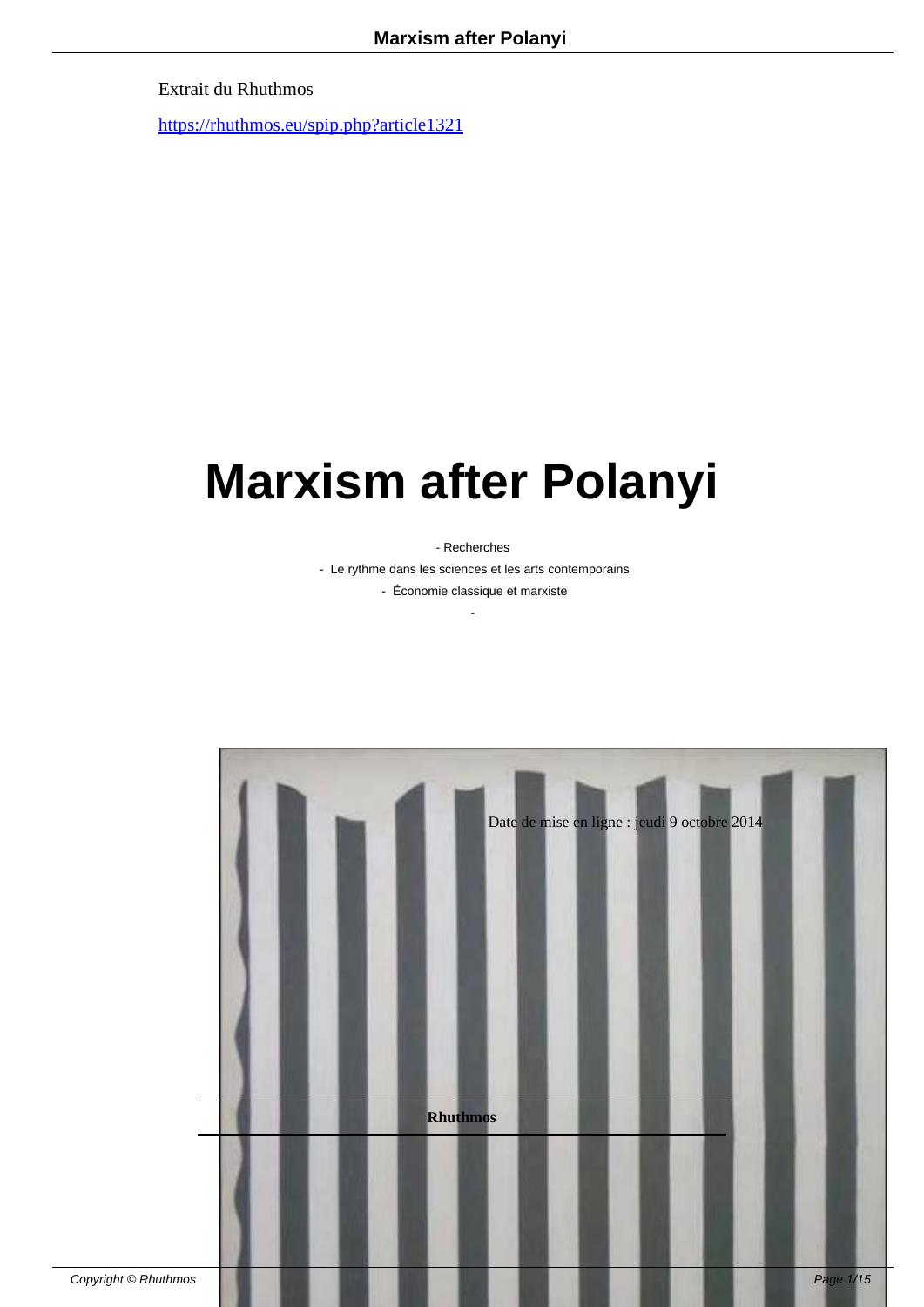#### Sommaire

- Marxism as an evolving tradition
- **Reconstructing Polanyi**
- First wave : classical Marxism
- Second wave : Soviet, Western and Third World Marxism
- **[Third wave : sociological Marxism](http://rhuthmos.eu//spip.php?page=article_pdf&id_article=1321#outil_sommaire_0)**
- [Toward a Global Marxi](http://rhuthmos.eu//spip.php?page=article_pdf&id_article=1321#outil_sommaire_1)[sm](http://rhuthmos.eu//spip.php?page=article_pdf&id_article=1321#outil_sommaire_2)
- **[References](http://rhuthmos.eu//spip.php?page=article_pdf&id_article=1321#outil_sommaire_3)**

This [text was originally publishe](http://rhuthmos.eu//spip.php?page=article_pdf&id_article=1321#outil_sommaire_5)d in Michelle Williams and Vishwas Satgar, Marxisms in the 21st. Century, Joha[nnesburg, S](http://rhuthmos.eu//spip.php?page=article_pdf&id_article=1321#outil_sommaire_6)outh Africa, Wits University Press, 2013, p. 34-52. We would like to thank Michael Burawoy for allowing us to publish it on RHUTHMOS.

 What should we do with Marxism ? For most the answer is simple. Bury it ! Mainstream social science has long since bid farewell to Marxism. Talcott Parsons (1967 : 135) dismissed Marxism as a theory whose significance was entirely confined to the nineteenth century - a version of nineteenth century utilitarianism of no relevance to the twentieth century. Ironically enough, he penned these reflections in 1968 in the midst of a major revival of Marxist thought across the globe - a revival that rejected Soviet Marxism as a ruling ideology, a revival that reclaimed Marxism's democratic and prefigurative legacy. The revival did not last long but suffered setbacks as revolutionary hopes were vanquished by repression and dictatorship and then by market fundamentalism. With the final collapse of the Soviet order in 1991, and the simultaneous market transition in China, the gravediggers pronounced Marxism finally dead and bells tolled across the world.

 Facing such anti-Marxist euphoria, the last hold-outs often appear dogmatic and anachronistic. Marxists have, indeed, sometimes obliged their enemies by demonstrating their religious fervor in tracts that bear little relation to reality, defending Marxism in its pristine form, revealed in the scriptures of Marx and Engels. The disciples that followed Marx and Engels - Lenin, Plekhanov, Trotsky, Bukharin, Luxemburg, Kautsky, Lukács, Gramsci, Fanon, Amin, Mao - were but a gloss on biblical readings of origins. Today's epigones do not place Marx and Engels in their context, as fallible beings whose thought reflected the period in which they lived, but as Christ-like figures and thus the source of eternal truth. In their view the founders can speak no falsehood.

 Adopting neither burial nor revelation, a third approach to Marxism has been more measured. Many in the social sciences and beyond have appropriated what they consider salvageable, which might include Marxism's analysis of the creative power of capitalism, the notions of exploitation and class struggle, the idea of primitive accumulation, or even Marxist views of ideology and the state. These neo-Marxists and post-Marxists often combine the ideas of Marx and Marxism with those of other social theorists - Weber, Durkheim, Foucault, Bourdieu, Habermas, Beauvoir, and so on. Indeed, these latter theorists had themselves absorbed many Marxist notions, often without acknowledging their debt, even as they expressed their hostility to Marxism. The neo-Marxists treat Marxism as a supermarket. They take what pleases them and leave behind what does not, sometimes paying their respects at the checkout, sometimes not. They have no qualms about discarding what does not suit the times.

 The fourth approach, the one adopted here, is that Marxism is a living tradition that enjoys renewal and reconstruction as the world it describes and seeks to transform undergoes change. After all, at the heart of Marxism is the idea that beliefs - science or ideology - necessarily change with society. Thus, as the world diverges so must Marxism, reflecting diverse social and economic structures and historical legacies. However, Marxism cannot simply mirror the world. It seeks to change the world, but changing such a variegated world requires a variegated theory, a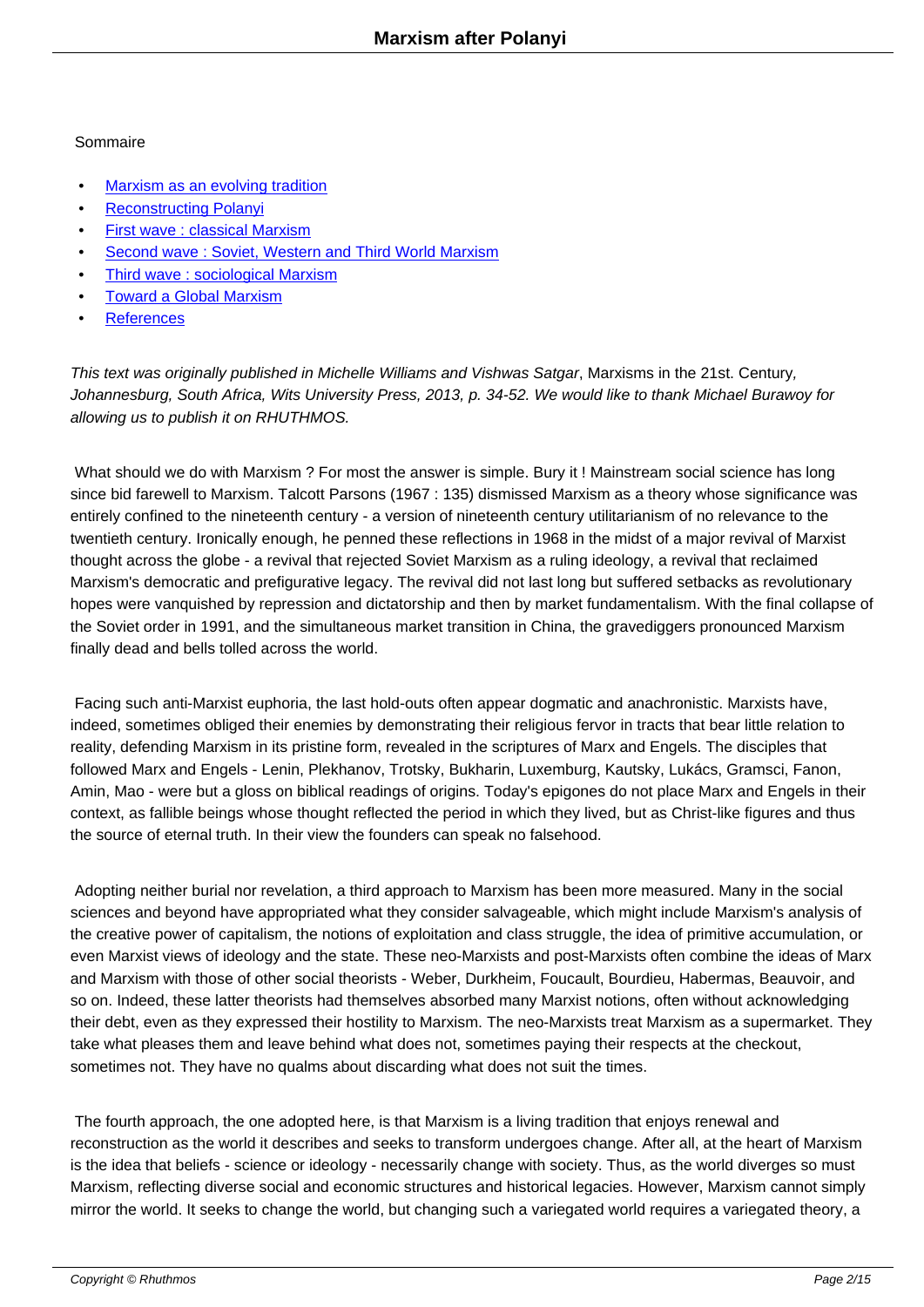## **Marxism as an evolving tradition**

If Marxism is an evolving tradition, what do all its varieties share that make them part of that tradition ? What makes Marxism Marxism ? What is its abiding core irrespective of the period, irrespective of the national terrain ? What do all branches of Marxism have in common ? If we think of the Marxist tradition as an ever-growing tree, we can ask : What are its roots ? What defines its trunk ? What are it branches ? [1]

 The roots themselves grow in a shifting entanglement of four foundational claims : historical materialism as laid out in the Preface to the Critique of Political Economy, the prem[is](#nb1)es of history as found in The German Ideology, notions of human nature as found in the Philosophical Manuscripts, and the relation of theory and practice as found in the Theses on Feuerbach. The trunk of the Marxist tree is the theory of capitalism, presented in the three volumes of Capital, and revised by inheritors over the last century and a half.

 Then there are the successive branches of Marxism - German Marxism, Russian-Soviet Marxism, Western Marxism, Third World Marxism - some branches dead, others dying, and yet others flourishing. Each branch springs from its own reconstruction of Marxism, responding to specific historical circumstances. German Marxism responded to the reformist tendencies within the German socialist movement of 1890-1920 as well as capitalism's capacity to absorb the crises it generates ; Russian Marxism sprang from the dilemmas of the combined and uneven development of capitalism on a world scale, and of the battle over socialism in one country ; Western Marxism was a response to Soviet Marxism, fascism and the failure of revolution in the West ; and Third World Marxism grapples with the dilemmas of underdevelopment as well as colonial and post-colonial struggles.

 When we examine this tree we see that Marxism may have begun as a small-scale project that did indeed link people across national boundaries - think of the First International. As classical Marxism garnered popular support it became tied to national politics (Russian, German, French, and so on) from which it expanded into regional blocs - Soviet, Western and Third World Marxism. What is the scale of Marxism today ? Even though its popular base has shrunk, I will argue that Marxism can no longer respond only to local, national or regional issues ; it has to embrace global issues, issues that affect the entire planet. To reconstruct Marxism on a global scale requires, I argue, rethinking the material basis of Marxism through the lens of the market, but not in terms of its geographical scope (since markets have always been global as well as local), nor even in terms of neoliberal ascendancy (since markets have always moved through periods of expansion and contraction) but in terms of the novel modes of commodification.

 In brief, there have been three waves of marketisation that have swept the world : the first spanning the nineteenth century, the second beginning after World War I, and the third beginning in the mid-1970s. Associated with each wave is the commodification of a leading force of production, successively labour, money and nature. These are Karl Polanyi's (1944) three fictitious commodities whose commodification, he claimed, destroys their use value. Thus, when labour is subject to unregulated exchange it loses its use value - it cannot be productive ; if money is subject to unregulated exchange the value of money becomes so volatile that businesses go out of business ; and if nature is turned into a commodity it destroys our means of existence - the air we breathe, the water we drink, the land upon which we grow food, the bodies we inhabit. Each wave of commodification spawns a countermovement that is built on a distinctive set of expanding rights (labour, social and human) organised on an ever widening scale : local, national and, presumptively, global. Finally, to each countermovement there corresponds a distinctive configuration of Marxism - classical Marxism based on the projection of an economic utopia ; Soviet, Western, and Third World Marxism based on state regulation ; and finally, sociological Marxism based on an expanding and self-regulating civil society.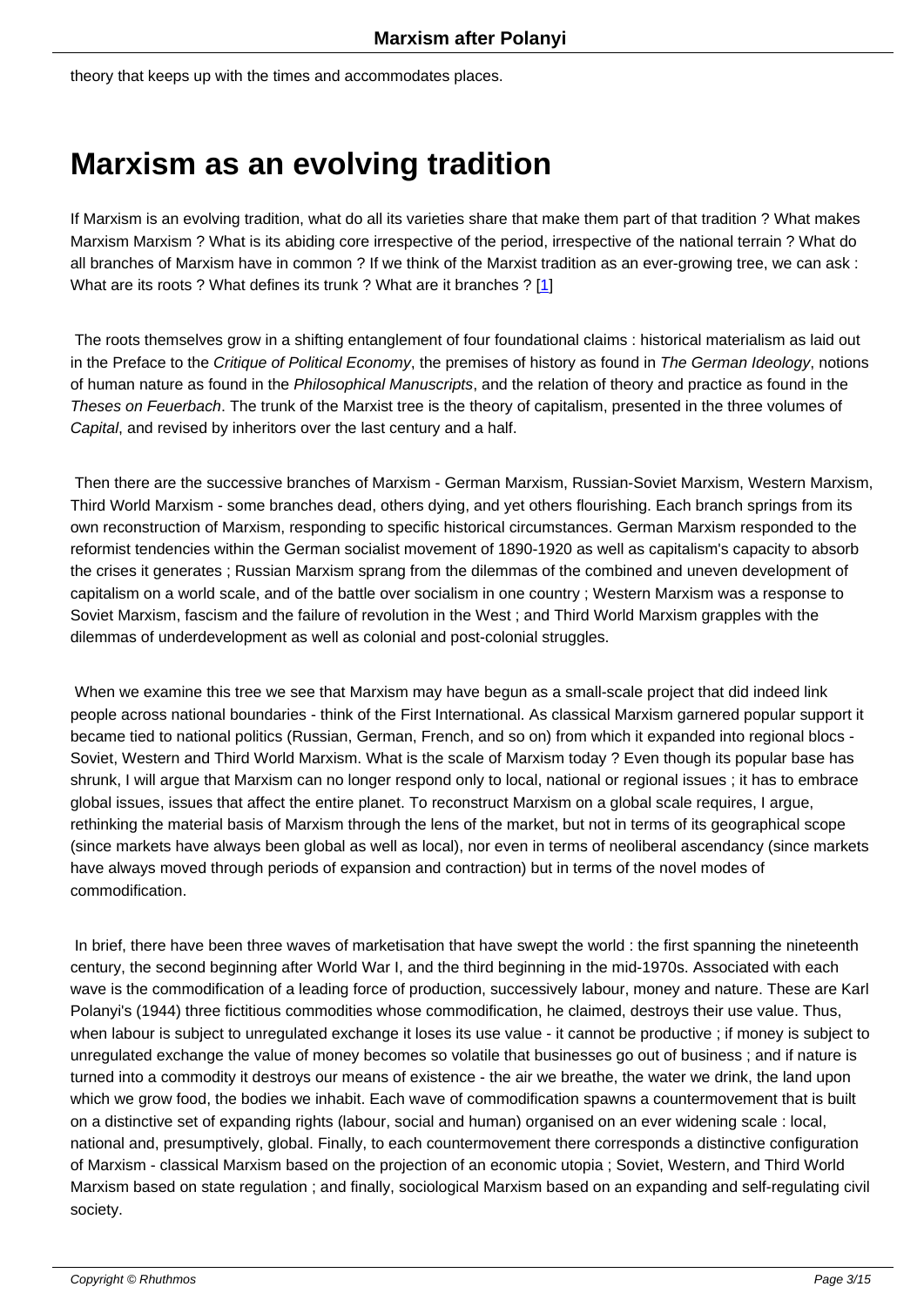The periodisation of Marxism may be tied to the periodisation of capitalism but the periods themselves are continually reconstructed as a history of the evolving present, a history that makes sense of the present as both distinct from and continuous with the past. Marx (1967) saw only one period of capitalism, Lenin (1963) saw two and Ernest Mandel (1975) saw three. We, too, see three, not based on production but rather on the market as the most salient experience of today. Here I do, indeed, break with the conventional Marxist claim that production provides the foundation of opposition to capitalism. This is no longer tenable in part because production is the locus of the organisation of consent to capitalism and in part because in the face of the global production of surplus labour populations, exploitation is rapidly becoming a sought-after privilege of the few. Exploitation continues to figure centrally in the dynamics of accumulation, but not in the experience of subjugated populations. In the Marxian analysis the experience of the market appears as the 'fetishism of commodities', a camouflage for the hidden abode of production, but it is much more than that, shaping multiple dimensions of human existence.

## **Reconstructing Polanyi**

In making the market a fundamental prop of human existence I draw on Karl Polanyi's theory and history of capitalism. Written in 1944, Karl Polanyi's The Great Transformation examines the political and social consequences of the rise of the market from the end of the eighteenth century to the Great Depression. The market, Polanyi argues, had such devastating consequences that it generated a countermovement to protect society. The countermovement, however, could be as destructive as the market it sought to contain. Thus it included fascism and Stalinism as well as the New Deal and social democracy. Indeed, Polanyi concluded that such were its consequences that never again would humanity experiment with market fundamentalism. He was wrong - market fundamentalism struck our planet once again in the 1970s, threatening human existence and annihilating communities.

 The reason for Polanyi's false optimism lies in his failure to take the logic of capitalism seriously. While he embraces Marx's early writings on alienation, he rejects Marx's theory of history, whether understood as a succession of modes of production, the self-destroying dynamics of capitalist competition, or the intensification of class struggle. But in rejecting the idea of laws of history, Polanyi also jettisons the logic of capital, in particular its recurrent deployment of market fundamentalism as a strategy for overcoming its internal contradictions. This, of course, is where David Harvey (2003, 2005) steps in regarding 'neoliberalism' as an ideological offensive of capital against the gains made by labour in the period after World War II. [2]

<span id="page-3-0"></span> Recognising the contemporary wave of market fundamentalism leads to questioning Polanyi's homogenising history of capitalism as a singular wave of marketi[sa](#nb2)tion giving way to a singular countermovement - what he calls the 'great transformation'. Referring specifically to the history of England, Polanyi recounts in detail the way the Speenhamland system protected labour from commodification until the passage of the 1834 New Poor Law that banished outdoor relief. The year 1834 marked, then, the establishment of a pure market in labour that, through the nineteenth century, generated movements against commodification - from the Chartist movement of 1848 that sought to give workers the vote, to the factory movement that sought to limit the length of the working day, to the abolition of the Combination Acts that sought to advance trade unions, to demands for unemployment insurance and minimum wages. These struggles were not about exploitation, argues Polanyi, but about the protection of labour from its commodification. Society was fighting back against the market.

 In Polanyi's history, the commodification of labour was but part of a long ascendancy that continues from the end of the eighteenth century through World War I to the Great Depression. Facilitated by the commodification of money, itself ensured through the regulation of exchange rates by pegging them to the gold standard, the market expanded into the realm of international trade. Opening up an unregulated global market in trade with the fluctuating value of national currencies so destabilised individual national economies that states successively went off the gold standard and undertook protectionist policies. Protectionist regimes took the form of fascism in countries such as Italy,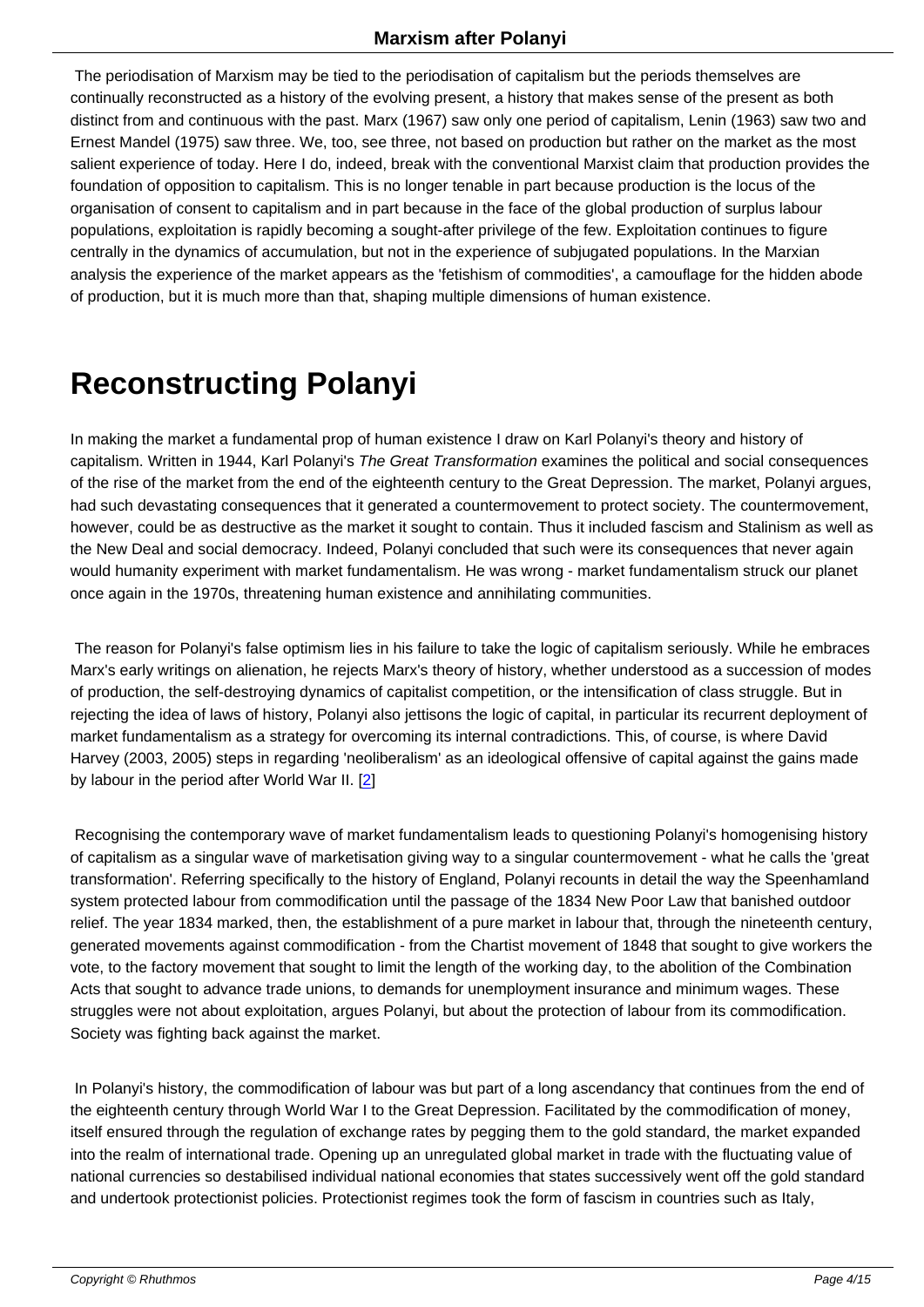Germany and Austria, took the form of the New Deal in the US, took the form of Stalinism with its collectivisation and central planning in the Soviet Union and took the form of social democracy in Scandinavian countries. In Polanyi's eye the upward swing in commodification ultimately gives way to a countermovement that could lead to socialism based on the collective self-regulation of society but was just as likely to give way to fascism and the restriction of freedom.

 Knowing that Polanyi was wrong about the future, calls into question his account of the past. Thus re-examining Polanyi's argument reveals that there was not a singular upward trajectory in marketisation but at least three waves of marketisation (see Figure 1). The first takes us from Speenhamland to World War I and is primarily driven by the commodification of labour, followed by its protection, whereas the second wave takes us from World War I to the middle 1970s. The second wave originates with the commodification of money (and a renewed commodification of labour), leading to a countermovement involving the regulation of national economies. The third wave, known to many as neoliberalism, begins in 1973 with the oil crisis and initiates a third wave of marketisation featuring the recommodification of labour and money, but also the commodification of nature. We are still in the midst of the ascendancy of this third wave of marketisation. Along the way we have passed through structural adjustment administered to the failing economies of the South and shock therapy adopted by the post-Soviet regime and its satellites in East and central Europe. Successive economic failures of state-regulated economies served to energise the ascendant belief in the market. The succession of financial crises in Asia and Latin America during the 1990s, culminating in the financial crisis of 2008, served to consolidate the power of finance capital. [3]

<span id="page-4-0"></span> What is unique about the third period, however, is the way the expansion of capitalism has given rise to environmental degradation, moving towards ecological catastrophe. Whether we are referrin[g t](#nb3)o climate change or the dumping of toxic waste, the privatisation of water, air and land, or the trade in human organs, the commodification of nature is at the heart of capitalism's impending crisis. The countermovement in the third period will have to limit capitalism's tendency to destroy the foundations of human existence, calling for the restriction and regulation of markets and a socialisation of the means of production which would be as compatible with the expansion of freedoms as with their contraction.

### **Figure 1 : Three waves of marketisation**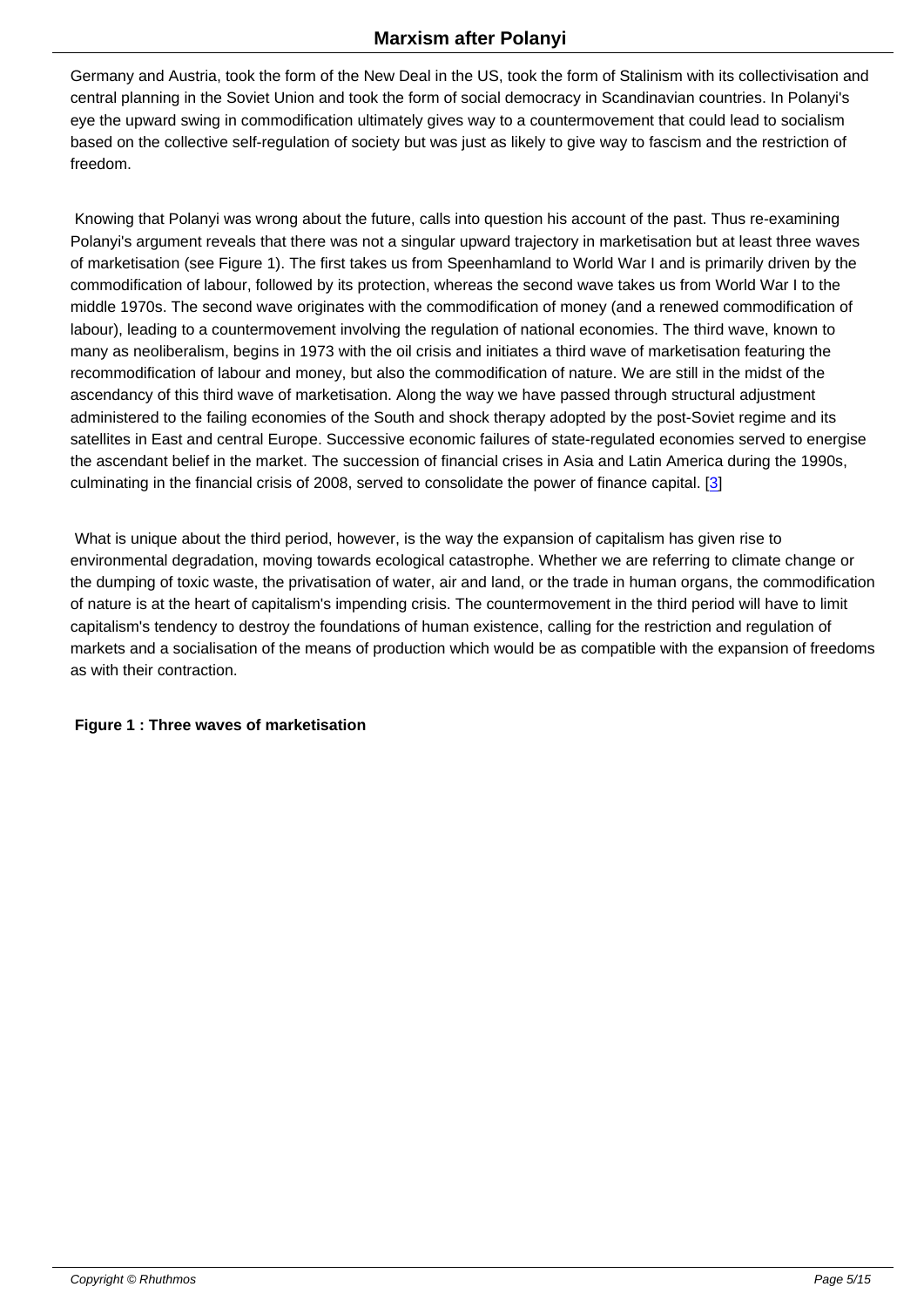

 Polanyi's single great transformation, from ascendant marketisation to countermovement, gives way to three waves of marketisation each with its own real or imagined countermovement. Each wave of marketisation is marked by a leading fictitious commodity. As well as incorporating a new fictitious commodity, each wave of marketisation recommodifies that which had been commodified before, but in new ways. Labour, for example, is commodified, decommodified and then recommodified in successive waves. We should not think of the three waves as compartmentalised and separated from each other, but rather as a form of dialectical progression or, perhaps better, regression.

<span id="page-5-0"></span> The rhythm and experience of these waves is different in different parts of the world. Polanyi himself recognises how the first wave of marketisation in the nineteenth century had especially destructive consequences in the colonies where there was, he argues, no capacity to resist the annihilation of indigenous societies. Much as he exaggerated the destruction of the working class in nineteenth-century England, he also exaggerates the destruction of indigenous communities in South Africa. [4] We now know that colonialism actually limited land dispossession, so as to create the basis of indirect rule as well as labour reservoirs for industry. Still, in his exploration of colonialism, Polanyi does raise the question of the differential consequences of marketisation according to position in the world capitalist order.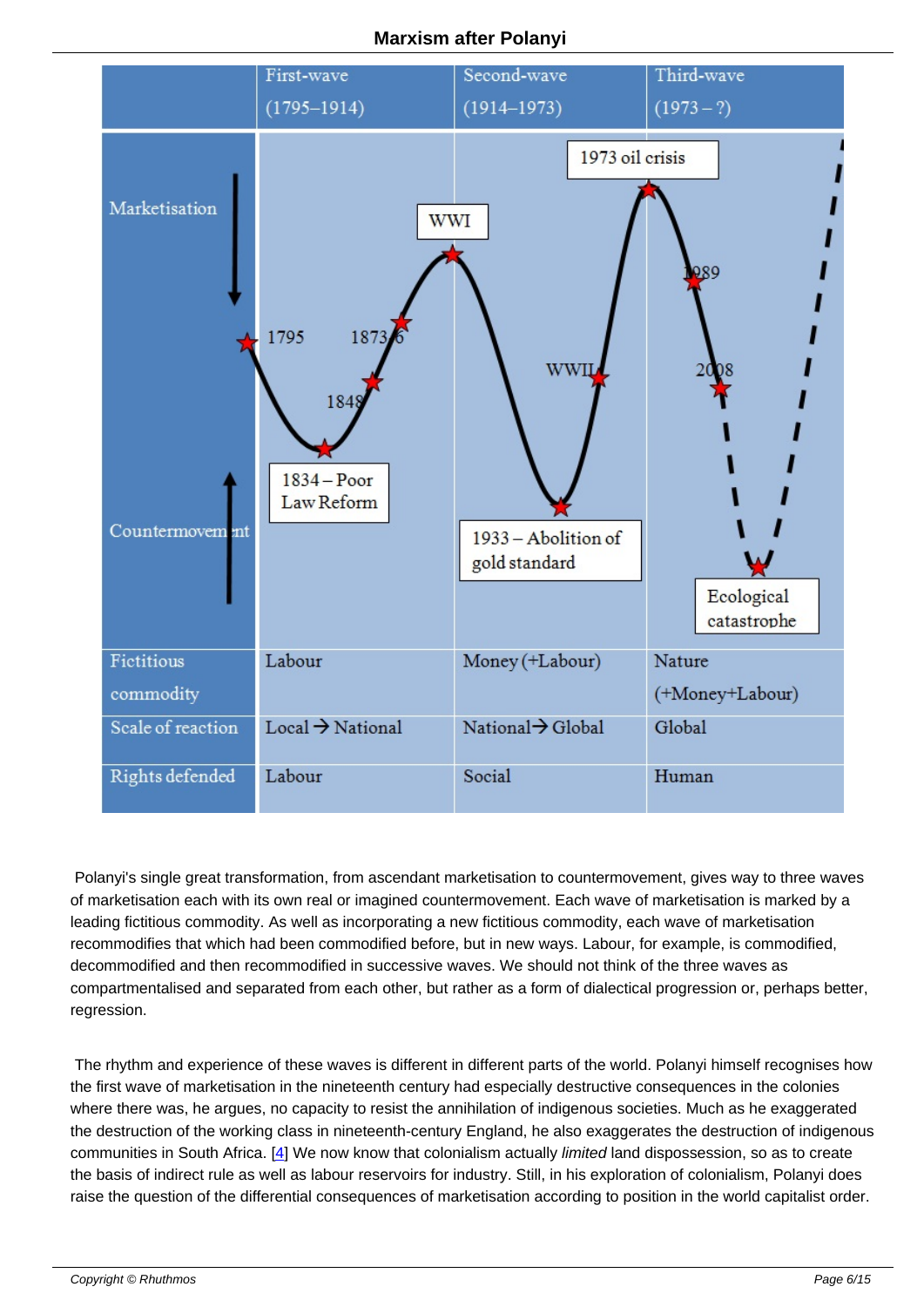No less important is the historical context. Thus Russia and China today, emerging from a period of state socialism itself a reaction to second-wave marketisation - face the simultaneity of all three waves of marketisation, that is, simultaneity in the commodification of land, labour and money. In the Russian case, marketisation, at least for the first seven years of the post-Soviet era, was accompanied by an unprecedented economic decline just as in China it was accompanied by unprecedented economic growth. In Russia, wanton destruction of the party state was inspired by market fundamentalism and the belief in a market road to market capitalism, whereas in China the market was incubated under the direction of the party state. The staggering pace of Chinese economic development is a resounding confirmation of Polanyi's own argument that markets require political organisation.

 In short, each wave of marketisation is marked by successive articulations of the commodification of labour, money, and nature with corresponding countermovements of different scales and defending particular rights. Each wave differentially affects countries according to their history and placement in the world economy. Moreover, as I will now show, each wave also reflects particular contradictions of capitalism, and a particular vision of socialism as well as the defense of a particular set of rights. This movement of history gives rise to a succession of Marxisms : classical Marxism, followed by Soviet, Western and Third World Marxism, which in turn give way to what I call sociological Marxism. Let us take each in turn.

## **First wave : classical Marxism**

In the first wave of marketisation, during the nineteenth century, the focus is on the commodification of labour - first the separation of labour from means of subsistence so that it can be bought and sold in a labour market, and then strategies by capital to reduce the cost of labour power through deskilling, employing multiple members of the family, and creating a reserve army of labour. This led to struggles that emanated from production, from factories - struggles for labour rights such as limitation of the length of the working day, protection against unemployment, the right to organise into trade unions, the extension of the vote, the development of cooperatives, and the development of political parties. The countermovement is of a local character, building toward national working class organisation to secure state enforcement of labour rights.

 To this corresponds the classical Marxism of Marx and Engels and of the golden years of German social democracy, the Marxism of Kautsky, Luxemburg, and Bernstein. It is based on the idea that capitalism is a system of exploitation that is inevitably doomed because the relations of production will finally and definitively fetter the forces of production. Competition among capitalists leads to the accumulation of wealth at one pole of society and its immiseration at the other pole, which in turn gives rise to, on the one side, the deepening crises of overproduction and the recurrent destruction of the means of production and on the other side, the simultaneous intensification of class struggle. What classical Marxism shares is the view that capitalism is doomed by its own laws to destroy itself, thereby giving way to socialism.

 The debate between Luxemburg (1970) and Kautsky (1971) (see also Goode, 1983) is precisely when the final crisis will occur, when the forces of production will finally be fettered or whether, as in the view of Bernstein (1961), there is no final crisis because capitalism will evolve into socialism. Despite differing views, they all shared the belief that the rise of socialism was guaranteed because capitalism was doomed. As a result socialism remained largely unexamined. It was presumed to develop on the basis of the self-destruction of the capitalist mode of production through the concentration of capital and the collectivisation of labour. In this view socialism is an economic utopia and the negation of capitalism. Classical Marxism depended on laws of history - the succession of modes of production, the dynamics of capitalism that sows the seeds of its own destruction, and history as the history of class struggle - that will inevitably lead capitalism toward socialism.

Classical Marxism suffered from three fatal flaws. First, its theory of class struggle was wrong - class struggle does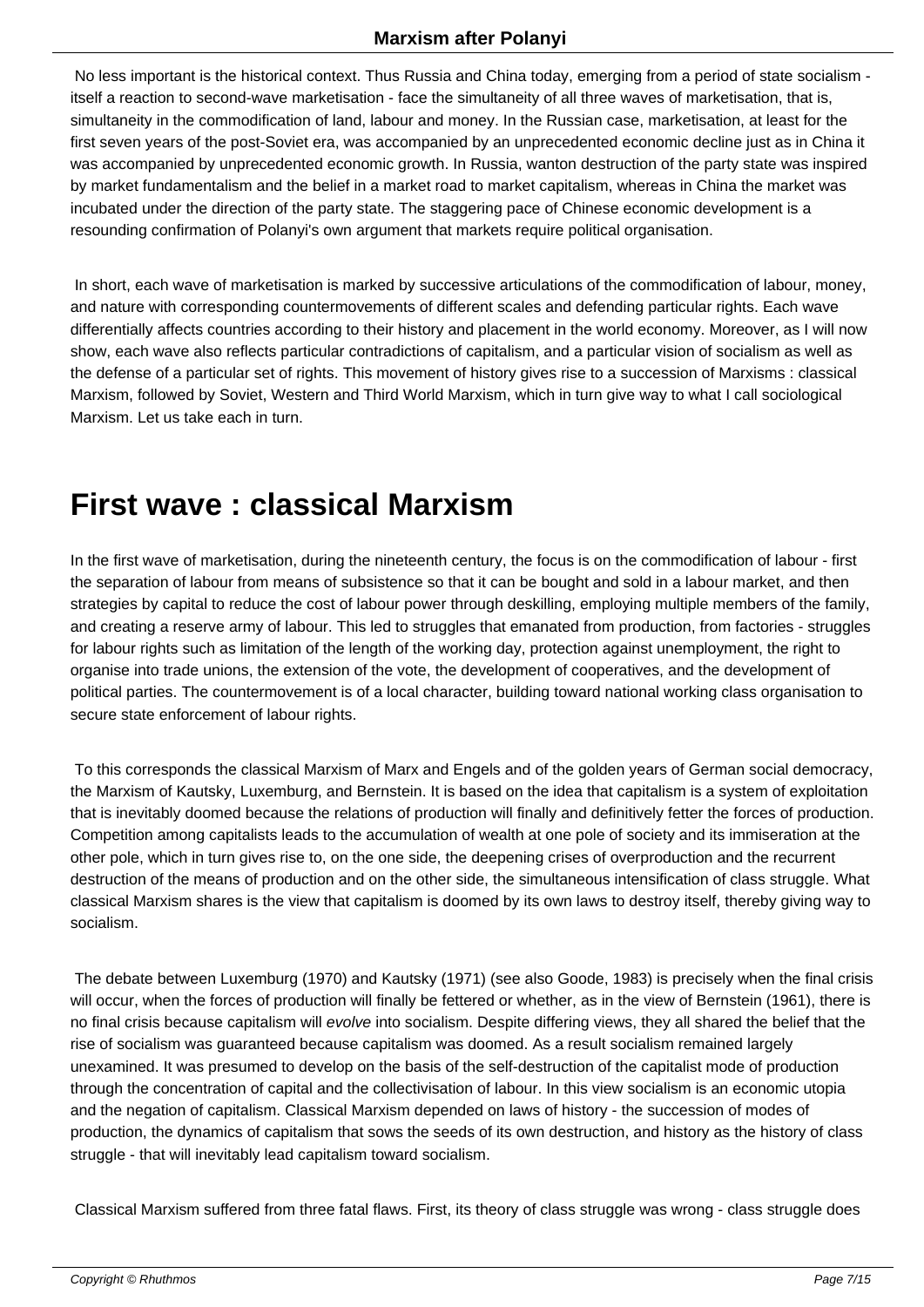not necessarily lead to its intensification but rather, through the concessions it wins, the working class becomes organised within the framework of capitalism. Second, its theory of the state was undeveloped - the state is organised to defend capitalism against capitalists as well as workers. The state recognises and enforces the material interests of workers, in a limited but crucial way, through trade unions and parties, but it also regulates relations among capitalists so that competition does not destroy capitalism. Third, and finally, its theory of socialist transition hardly existed - except in the case of Bernstein who saw it as an evolutionary process based on the inevitable expansion of electoral democracy - thereby confusing the end of competitive capitalism with the end of all capitalism, missing the way the state could contain the ravages of the market and the deepening of class struggle by creating an organised capitalism. Classical Marxists saw the signs of organised capitalism but they mistook it for socialism. In fact, organised capitalism laid the foundations of the second wave of Marxism.

# **Second wave : Soviet, Western and Third World Marxism**

In the Polanyian account marketisation develops a new burst of energy after World War I, partly in reaction to socialist movements. But now the extent of marketisation involves not just labour but international trade and its regulation by currencies tied to the gold standard. The ever-fluctuating exchange rates that were associated with rampant inflation in Germany and the great crash in the United States led countries to protect their national currencies, and go off the gold standard. Thus, the countermovement now took the form of national regulation of economies. In Germany and Italy it took the form of fascism, in Scandinavia social democracy, and in the US the New Deal. After the civil war and with the declaration of the New Economic Policy, the Soviet Union was also taken up with marketisation, but would abandon such policies in 1928 with the inauguration of forced collectivisation in agriculture and central planning. Markets entered a period of retreat across the world and under the influence of Keynesian economics the state assumed regulatory functions. This continued until the middle 1970s when a new round of marketisation began to assert itself.

 If the countermovement to the market in the nineteenth century emerged on the ground of local struggles, reflecting the coincidence of exploitation and commodification of labour, and the need to advance labour rights, the countermovement to the commodification of money - the source of second-wave marketisation - came from policies of national protection. The commodification of money, concretised in the uncertainty of currency exchange rates, created such economic chaos that national economies withdrew from the international economy. They developed coordinated policies to regulate banking but also to advance the social rights of labour through welfare states that supported those who could not gain access to the labour market through the provision of benefits for childhood, sickness, old age, job loss and so forth. Whether it be fascism, Stalinism or social democracy, social rights for labour underpinned support for the new regime. Thus, second-wave marketisation gave rise to national protection of both capital and labour, and the regulation of the commodification of money.

 If the first wave of Marxism is characterised by the contradiction between capital and labour, the second is typified by the clash of the realm of production and the realm of exchange - overproduction under capitalism which called for state administration, and shortage under state socialism which called for the creation of markets (see, for example, Baran 1957; Sweezy 1946). [5] Far from being a utopian construct as in the first period, the notion of socialism in the second period was all too real - based on national economic planning and the protection of social rights.

 Marxism, rather than projecti[ng](#nb5) an imaginary socialism that would follow a hypothetical collapse of capitalism, now had to rationalise and legitimate an actually existing socialism. Marxism becomes an ideology that justifies a new form of class domination, the class domination of a party elite, sometimes referred to as the *nomenklatura*. The impending communist transformation and the critique of capitalism became the rallying cry of communist parties all over the world. This Soviet Marxism lost all semblance of a dynamic science, and instead became a dogma ; a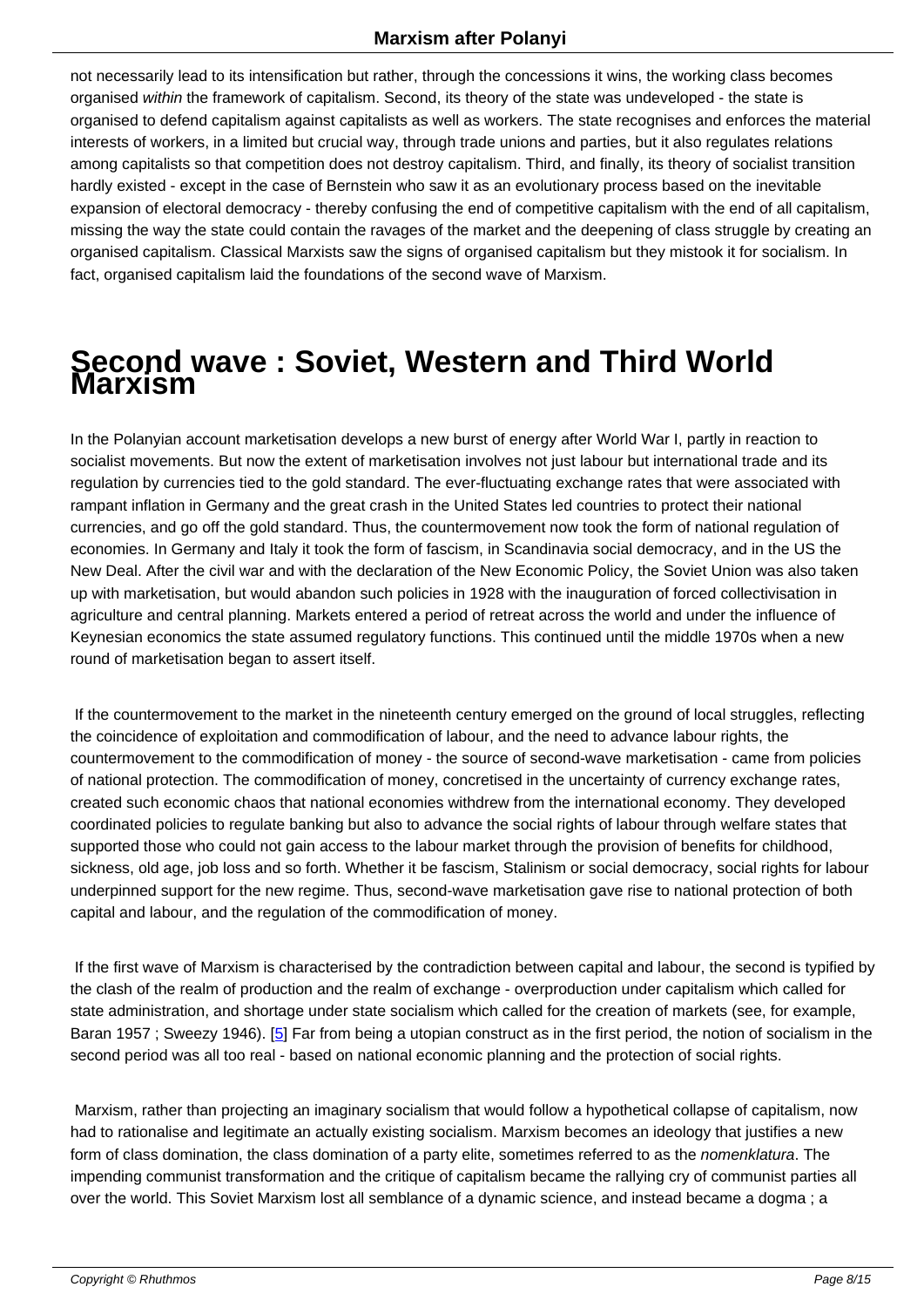degenerate branch of Marxism.

 It gave rise to a reaction within the Marxist camp - what is known as Western Marxism - that simultaneously contested the Soviet Union's claim to socialism and grappled with the failure of revolution in the West, that is, why the working class was absorbed into capitalism rather than overthrowing capitalism. Here we find, on the one hand, the writings of Georg Lukács and the Frankfurt School which underline capitalism's powers of mystification, and, on the other side, Antonio Gramsci who explores the way advanced capitalism, and the civil society that accompanies it, organised the consent of the working class through the expansion of social rights, including certain labour rights (see for example, Gramsci 1971 ; Horkheimer and Adorno 1972 ; Lukács 1971 ; Marcuse 1955, 1958, 1964). Western Marxism, together with the social movements of the 1960s and 1970s, inspired a regeneration of Marxism that examined the question of capitalism's durability and flexibility in the face of the crises and struggles it produced. [6]

 Third World Marxism is the third tributary of second-wave Marxism - pointing to the way imperialism creates underdevelopment, calling for insulation from world capitalism and again proposing autarchic forms of state socialism. Leaving China aside, Cuba expresses this form of Third World Marxism, while dependency school theoreticians, such as Andre Gunder Frank (1966) and Samir Amin (1974), wrote from this standpoint. In the African context, Frantz Fanon (1967) is a towering figure. Taking dependency as his point of departure, Fanon analyses the balance of class forces within the anti-colonial struggle. Fearing the ascendancy of a 'native bourgeoisie', parasitic on international capitalism, pursuing its own power, compensating for its insecurity with conspicuous consumption, Fanon considers the possibility of a national liberation struggle forged out of the melding of dissident intellectuals and a revolutionary peasantry. Such a struggle for a participatory democratic socialism, averred Fanon, was the only hope for Africa.

 Apartheid South Africa generated its own rich and distinctive second-wave Marxism that sat at the crossroads of Soviet Marxism, Western Marxism, and Third World Marxism. On the one hand, the South African Communist Party was in thrall to the Comuunist Party of the Soviet Union (CPSU) and followed its twists and turns, even while responding to local conditions, developing the notion of internal colonialism and 'colonialism of a special type'. Thus, Jack and Ray Simons (1969) wrote the first great Marxist history of South Africa, showing how class and race intertwined in the formation of the South African working class. Harold Wolpe (1972) inaugurated a very different tradition of Marxist analysis, drawing on French structuralism of the 1970s to problematise the very concept of race by rooting it in the articulation of pre-capitalist and capitalist modes of production. This led to a new Marxist historiography, associated with such figures as Colin Bundy, Martin Legassick, Duncan Innes, David Kaplan, Rob Davies, Dan O'Meara and Mike Morris, that focused on the distinctiveness of the apartheid state and its relation to the capitalist class. At the same time others, such as Charles van Onselen in the tradition of E.P. Thompson, and Edward Webster in the tradition of Harry Braverman, produced highly original work on the formation of the working class by entering into its communities and its work processes. This second-wave Marxism tradition lapsed in the new South Africa, giving way to a third-wave Marxism, aimed at a critique of the post-apartheid order, and embracing the social movements that have given it expression. The essays in this book exemplify this latest wave of Marxism.

### **Third wave : sociological Marxism**

Second-wave Marxism was concerned with building socialism on earth via a state regulated economy that ranged from social democracy to the Soviet model of planning, forms of African socialism and the Yugoslav self-managed economy. When markets were not rejected they were seen as an adjunct to the socialist project. Thus, Johanna Bockman (2011) has argued that the early thrust of neoclassical economics was to enjoin markets to a socialist project, whether this was the use of markets to help solve pricing problems of state planning or the organisation of self-management economies. The harnessing of neoclassical economics to capitalism is a more recent phenomenon distinctive to third-wave marketisation, posing once again the question of the meaning of socialism.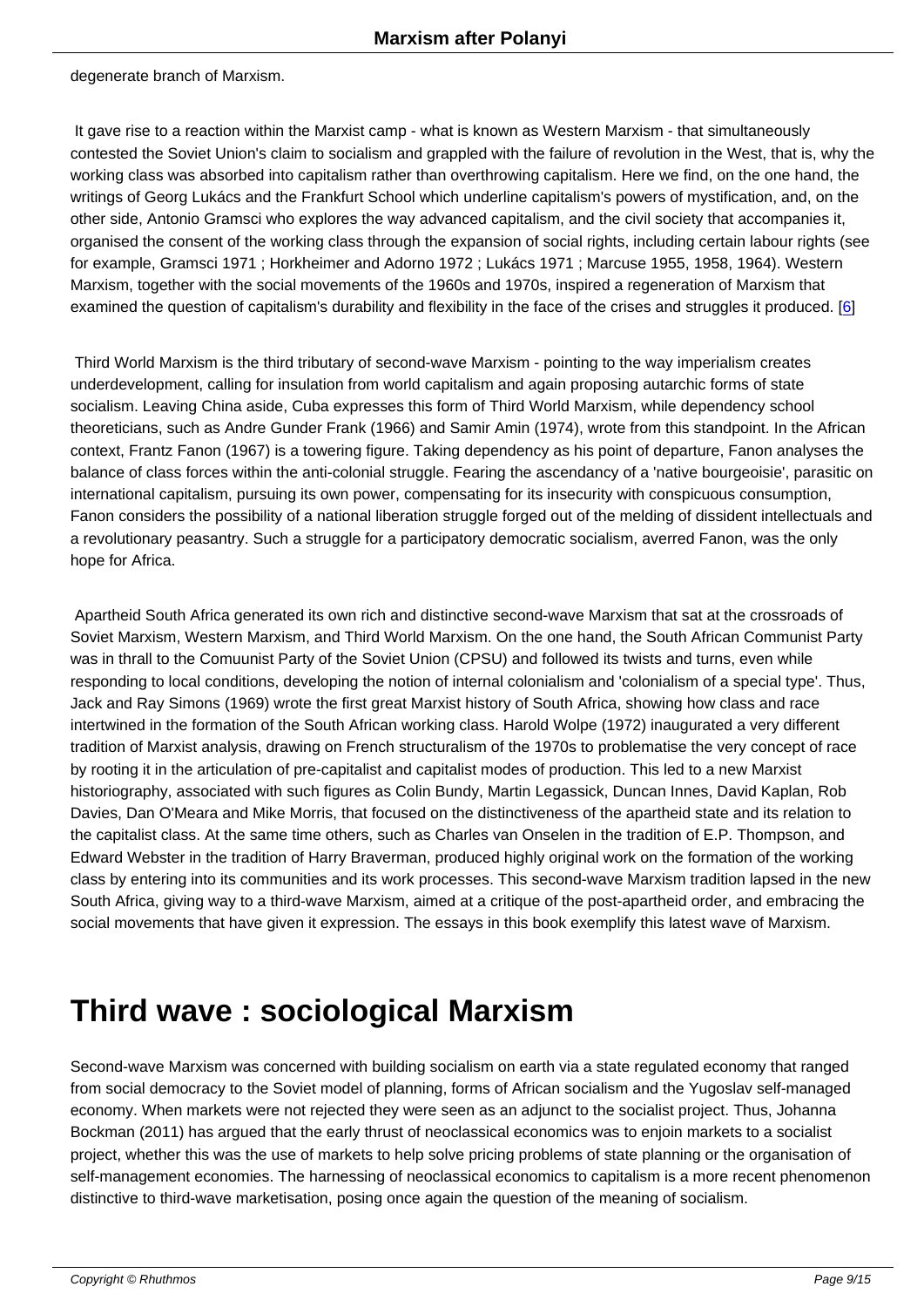If classical Marxism postulated the self-destruction of the capitalist mode of production, projecting an unexamined utopian communism to follow, and if Soviet Marxism acted as a state ideology to represent an actually existing state socialism, the third wave of Marxism focuses not on the economy or the state but on civil society. Here we build on the second-wave Marxism of Gramsci who was the first to centre the importance of civil society as an institutional space distinct from, though connected to, state and economy. Just as Lenin's writings straddled first- and second-wave Marxism, so we can say the same is true of Antonio Gramsci and hence his enduring importance. Many of Gramsci's formulations, being in opposition to Soviet Marxism, prefigure the society-centred third-wave Marxism. Gramsci's concern with the relation of state and civil society is, however, too limiting ; we need to add Polanyi's concern with the relation of market and society. [7]

<span id="page-9-0"></span> In contrast to Gramsci, Polanyi and Fanon, third-wave Marxism thinks of civil society in global as well as national terms - a civil society that defends humanity against mou[ntin](#nb7)g ecological disasters that in the final analysis assume a global scale. The commodification of nature, whether this takes the form of privatisation of water, of land or of air, generates crises that affect the entire planet. To be sure, in the short run some will be better equipped to survive disasters of earthquakes, hurricanes and floods than others but in the end we will all suffer - the prototype is disasters such as Chernobyl or the impending catastrophe of climate change. These will call for global solutions based on human rights that protect the foundations of human existence, which in turn require shutting down the capitalist mode of production that systematically destroys the environment in pursuit of profit.

 In the third wave of marketisation the commodification of nature may represent the new threat to humanity, but it coexists with a recommodification of labour, as we see everywhere in the development of informalisation, flexploitation, and precarity, and with new forms of commodifying money, as we saw in the financial crisis of the 1990s culminating in the financial crisis of 2008. Bailing out finance capital has not altered the tendency to commodification of money but further consolidated it.

 The collapse of state socialism in East and central Europe in 1989 and of the Soviet Union in 1991 was, in part, the result of third-wave marketisation, but it also strengthened third-wave marketisation, giving it new energy and discrediting any alternative to market supremacy. As seen from within the Soviet orbit, the illusory potentialities of a market economy were inflated by the fragility and contradictions of state socialism. Always seeking to catch up with capitalism, its incapacity to sustain a dynamic economy led to its downfall. However, during its existence the Soviet order did generate alternative visions of a democratic socialism constituted from below - the cooperatives of Hungary, the Solidarity movement in Poland and burgeoning civil society in Soviet perestroika. This socialism from below rested on the idea of the collective self-organisation of society.

 Socialism of third-wave marketisation will not emerge through some catastrophic break with the past as was the case with classical Marxism nor through state-sponsored socialism from above, but through the molecular transformation of civil society, the building of what Erik Wright (2010) calls real utopias - small scale visions of alternatives such as cooperatives, participatory budgeting and universal income grants that challenge on the one hand, market tyranny and on the other, state regulation. The role of such a sociological Marxism is to elaborate the concrete utopias found in embryonic forms throughout the world. The analysis focuses on their conditions of existence, their internal contradictions, and thus their potential dissemination. Sociological Marxism, therefore, keeps alive the idea of an alternative to capitalism, an alternative that does not abolish markets or states but subjugates them to the collective self-organisation of society.

### **Table 2 : Three waves of Marxism**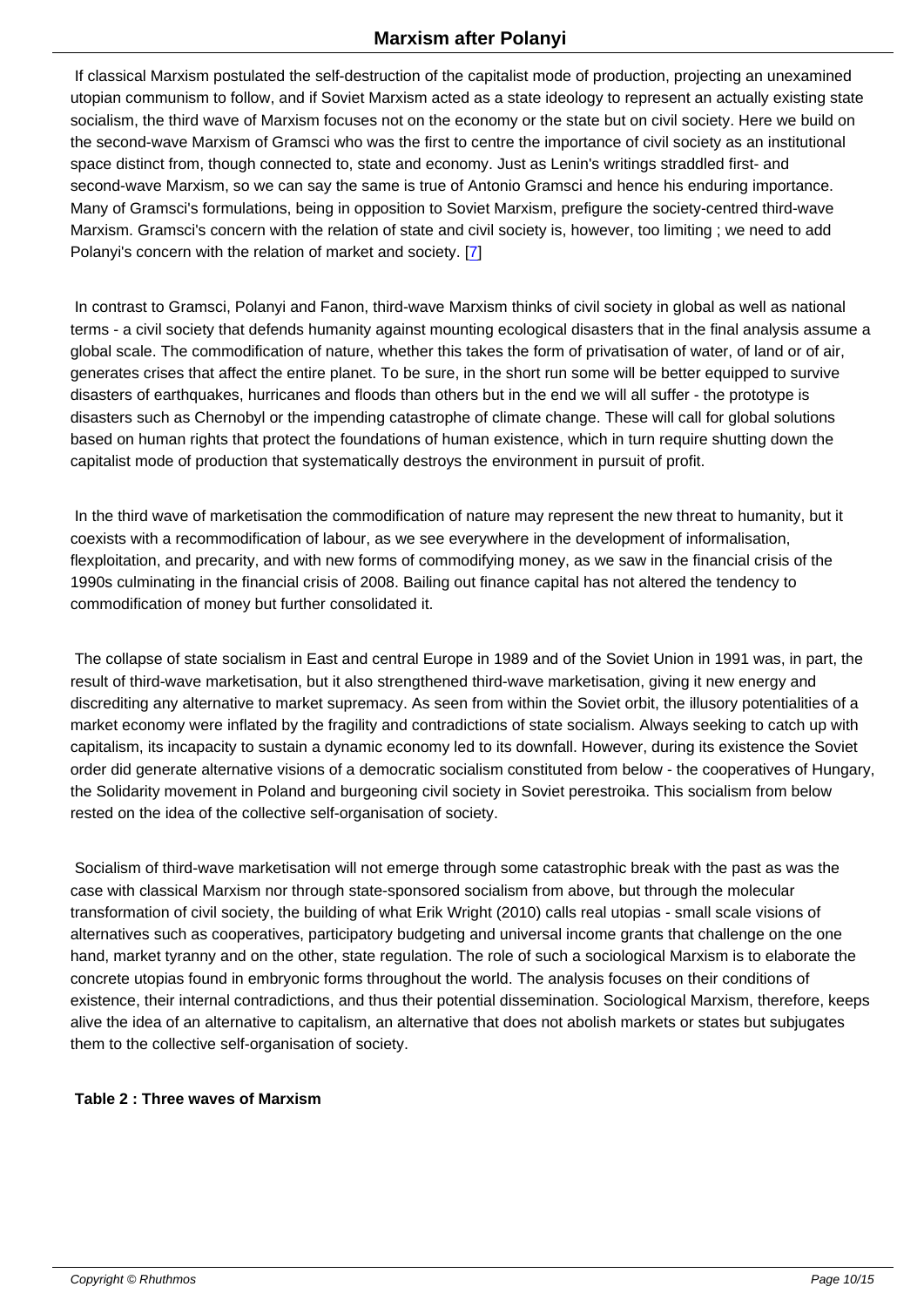|               | 1 list wavt               | <b>BUUDIU WAVU</b>               | THIIU WAVU             |
|---------------|---------------------------|----------------------------------|------------------------|
|               | $(1795 - 1914)$           | $(1914 - 1973)$                  | $(1973 - ?)$           |
| Contradiction | Capital-labour            | Production-exchange              | Production-environment |
| Socialism     | Utopian                   | State                            | Societal               |
| Marxism       | Classical                 | Soviet-Western-Third<br>World    | Sociological-Global    |
| Debates       | Dynamics of<br>capitalism | State regulation                 | Real utopias           |
| Methodology   | Theory guides             | Practice guides theory           | Dialogue of theory and |
|               | practice                  | $\rightarrow$ Autonomy of theory | practice               |
| Universalism  | Linear                    | Imposed                          | Built from below       |

 The methodology employed by each wave of Marxism involves different relations between theory and practice. For classical Marxism theory dictated to practice : theory determined the inevitable collapse of capitalism and rise of socialism, so practice was only affected by knowing where one was in the historical trajectory. For Soviet Marxism practice - national survival at all costs - dictated to theory. Marxism was a thinly disguised ideology of the ruling party state. Sociological Marxism abandons theoretical certainties and practical imperatives and seeks instead to achieve a balance or dialogue of theory and practice. The point is not only to change the world now that we have understood it, but also to change it in order to understand it better. We search out real utopias that can galvanise the collective imagination but also interrogate them for their potential generalisability (see Burawoy and Wright 2002).

 If classical Marxism offered a universality based on flawed laws of history, and Soviet Marxism offered a universality based on a singular dictatorial regime, sociological Marxism offers us no guarantees, only an eternal search and reconstruction, a universality that is always contingent, created from the concrete with the help of the abstract (see Hall 1986).

### **Toward a Global Marxism**

To some, sociological Marxism is an oxymoron - after all, classical Marxism dismissed sociology as bourgeois ideology, and if Western Marxism borrowed from sociology, especially from Weber and Freud, it was not to elevate the idea of civil society. Gramsci himself was dismissive of sociology as concerned only with the spontaneous and thus the trivial. [8]

 Why now sociological Marxism ? Simply put, sociology's credentials as critic of marketisation and statisation are unquestioned. [Wh](#nb8)ether we turn to the writings of Weber or Durkheim, Simmel or Michels, Elias or Parsons, Habermas or Bourdieu, the critique of economic reductionism and instrumental rationality is central. Perhaps the state might have been seen as a potential or partial neutraliser but today that possibility seems to have evaporated. As the state seems to be ever more in thrall to the market, the defense of an independent 'civil society' seems to become all the more necessary. The problem, however, with sociology - and we might say the same of Gramsci and Polanyi - is that the notion of 'civil society' was contained within national boundaries. Today, we have to give the idea a transnational scope.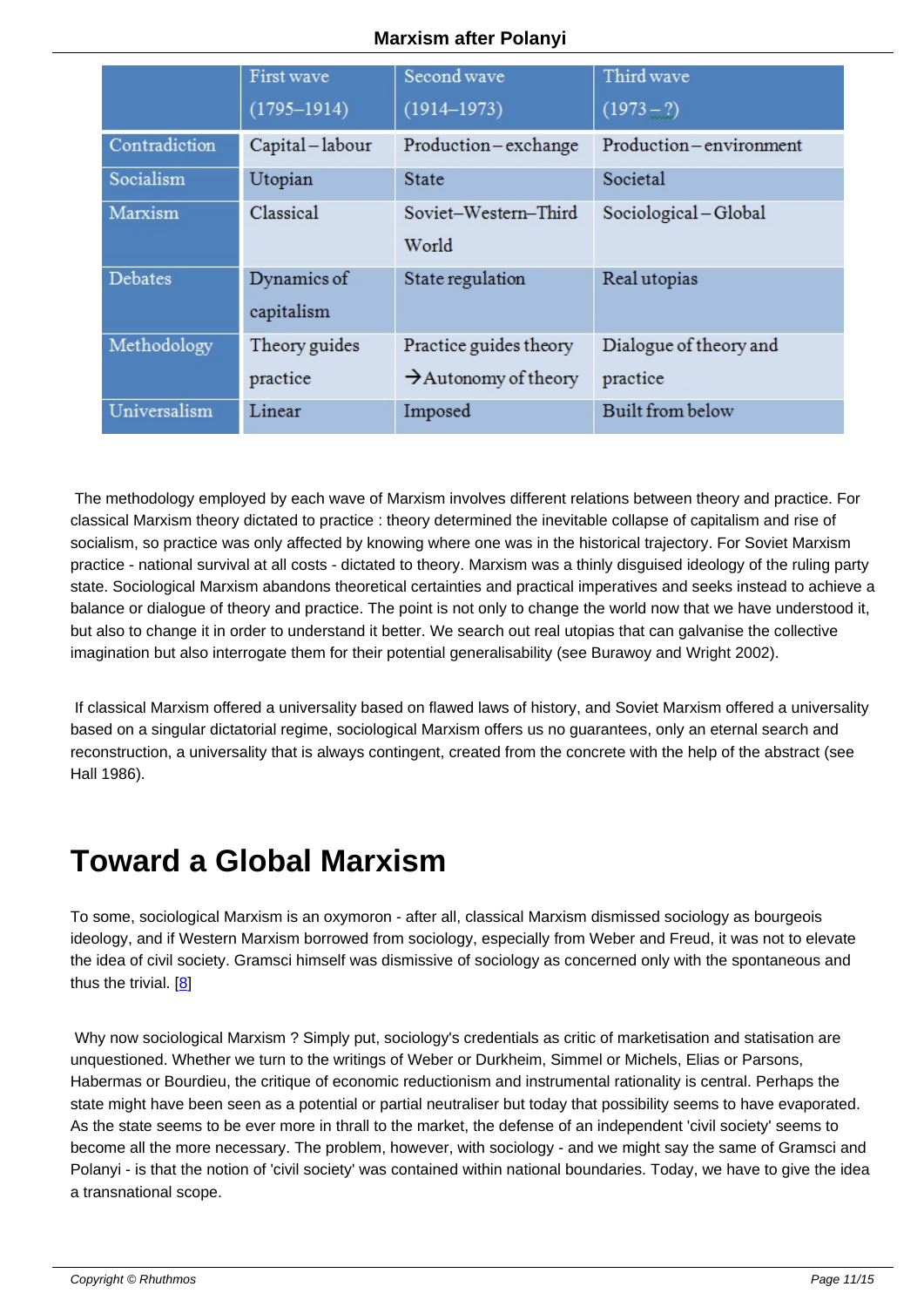Marketisation - the commodification of labour, money and nature - is affecting all parts of the planet. No one escapes the tsunami, although some are able to mount more effective dykes. On the face of it, there needs to be a global solution but here we should proceed carefully as solutions can turn out to be as bad as the problem they seek to fix. What could be worse than a planetary totalitarianism, constituted in the name of preventing destruction of the environment. We might be better off knitting together national solutions that centre on society. However, here again we see problems as the state of societies is very different : in South Africa it is fissiparous, in China it is precarious, in Russia it is gelatinous. In every country we need to reconnoitre the trenches of civil society, map out the relations between society and state, society and market. Only in that way can we better understand the possibilities for global connections. Only in that way can we better understand the possibilities for real utopias.

 As we think about a global civil society, we must also think of a global Marxism, that is, a Marxism that transcends but also recognises national and regional configurations. If first-wave Marxism was national in scope, and second-wave Marxism was regional (Soviet, Western and Third World), today we have the possibility of a Marxism that still recognises nation and region but also encompasses pressing experiences shared across the world, albeit unevenly. And if first-wave Marxism projected socialism as a utopia guaranteed by laws of history, and if second-wave Marxism became a ruling ideology, justifying socialism as Stalinism - utopia-become-dystopia - then third-wave Marxism constructs socialism piecemeal as an archipelago of real utopias that stretch across the world, attracting to themselves populations made ever more precarious by third-wave marketisation. The Marxist becomes an archeologist digging up alternatives spawned and wrecked by the storms of capitalism and state socialism.

 Finally, and most ominously, we face the creation of another fictitious commodity, one that Polanyi never anticipated - knowledge. We live in a world where knowledge is ever more important as a factor of production, whose production and dissemination is ever more commodified. The university, once a taken-for-granted public good has become a private good subject to the dictates of the market. Students become fee-paying consumers in search of vocational credentials that guarantee them little but lifetime debt, faculties are diced and spliced into the casualised labour of teachers and researchers, non-academic staff are outsourced while administrators become highly paid managers and corporate executives. The university that cultivated citizens for a democratic polity and produced knowledge to solve societal problems, is being transformed into an instrument of the short-term demands of capital at the very time its contributions to the survival of the planet are most needed. The struggle for the university becomes a struggle not just for its own survival ; it has a central role to play in any countermovement to third-wave marketisation, a possible Modern Prince for the defense of modern society.

### **References**

Althusser, L. 1969. For Marx. London : Allen and Unwin.

Althusser, L. 1971. Lenin and Philosophy and Other Essays. London : New Left Books.

Amin, S. 1974. Accumulation on a World Scale. New York : Monthly Review Press.

Anderson, P. 1976. Considerations on Western Marxism. London : New Left Books.

Baran, P. 1957. The Political Economy of Growth. New York : Monthly Review Press.

Bernstein, E. 1961. Evolutionary Socialism. New York: Schocken Books.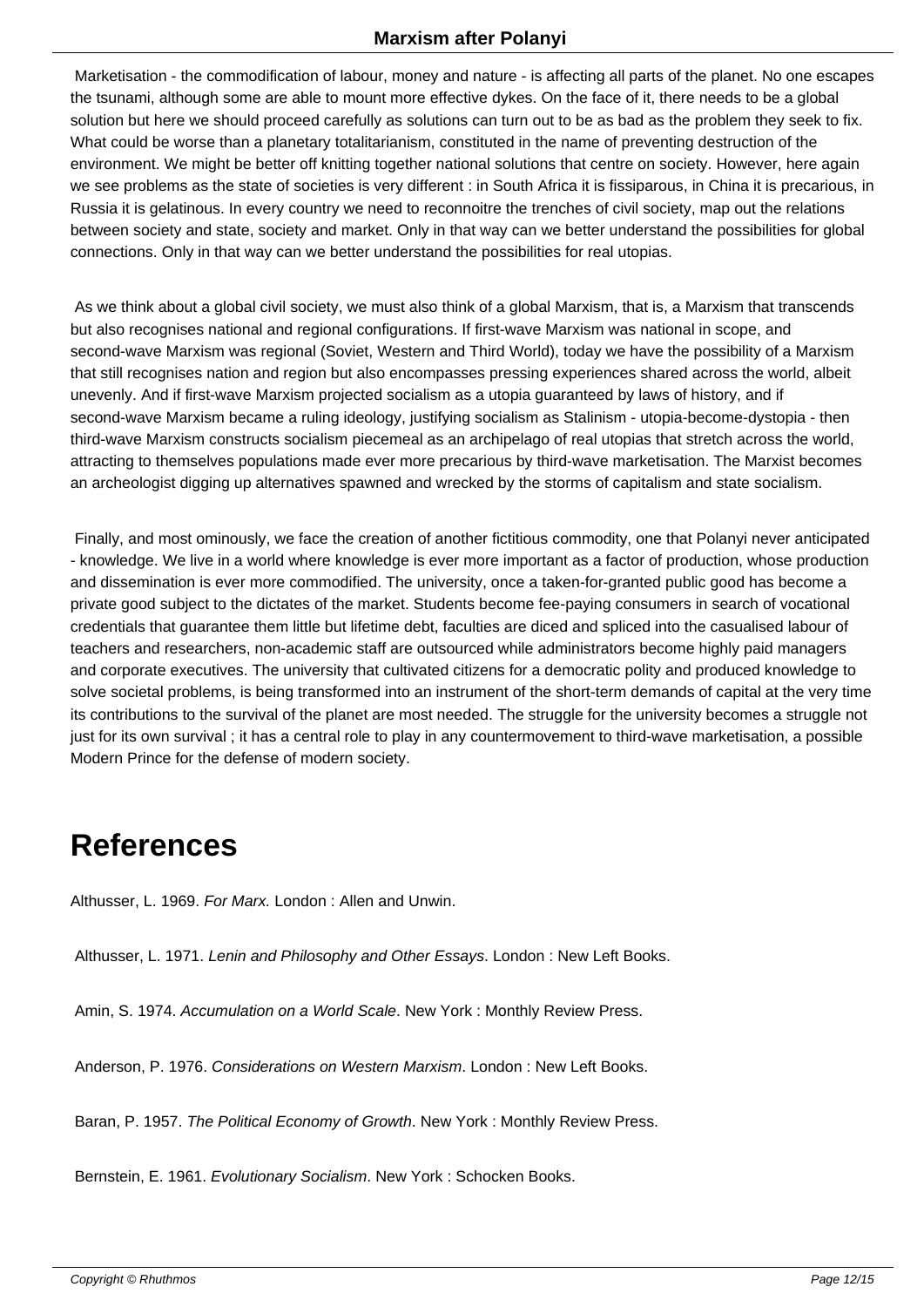Bockman, J. 2011. Markets in the Name of Socialism. Stanford : Stanford University Press.

 Burawoy, M. 2003. 'For a sociological Marxism : the complementary convergence of Antonio Gramsci and Karl Polanyi', Politics and Society, 31 (2) : 193-261.

Burawoy, M. and Wright, E.O. 2002. 'Sociological Marxism'. In Handbook of Sociological Theory, edited by J. Turner. New York : Plenum Publishers.

Fanon, F. 1967. The Wretched of the Earth. Harmondsworth, UK : Penguin Books.

Goode, Patrick (editor). 1983. Karl Kautsky : Selected Political Writings. London : MacMillan.

Gramsci, A. 1971. Selections from Prison Notebooks. New York : International Publishers.

Frank, A.G. 1966. Development of Underdevelopment. New York : Monthly Review Press.

Hall, S. 1986. 'The problem of ideology- Marxism without guarantees'., Journal of Communication Inquiry, 10 (2) : 28-44.

Harvey, D. 2003. The New Imperialism. New York : Oxford.

Harvey, D. 2005. A Short History of Neoliberalism. New York : Oxford

Horkheimer, M.and Adorno, T. 1972. Dialectic of Enlightenment. New York : Seabury Press.

Kautsky, K. 1971. The Class Struggle. New York : Norton.

Klein, N. 2007. The Shock Doctrine. New York : Henry Holt & Co.

Kolakowski, L. 1978. Main Currents of Marxism (three volumes). Oxford : Oxford University Press.

Kornai, J. 1992. The Socialist System. Princeton : Princeton University Press.

 Lenin, V. 1963. 'Imperialism : the highest stage of capitalism'. In Volume 1 : Selected Works. New York : Progress Publishers.

Lichteim, G. 1961. Marxism. London : Routledge and Kegan Paul.

Lukács, G. 1971. History and Class Consciousness. Cambridge, MA : MIT Press.

 Luxemburg, R. 1970. 'The mass strike, the political party and the trade unions' ; 'Reform or revolution'. In Rosa Luxemburg Speaks. New York : Pathfinder Press.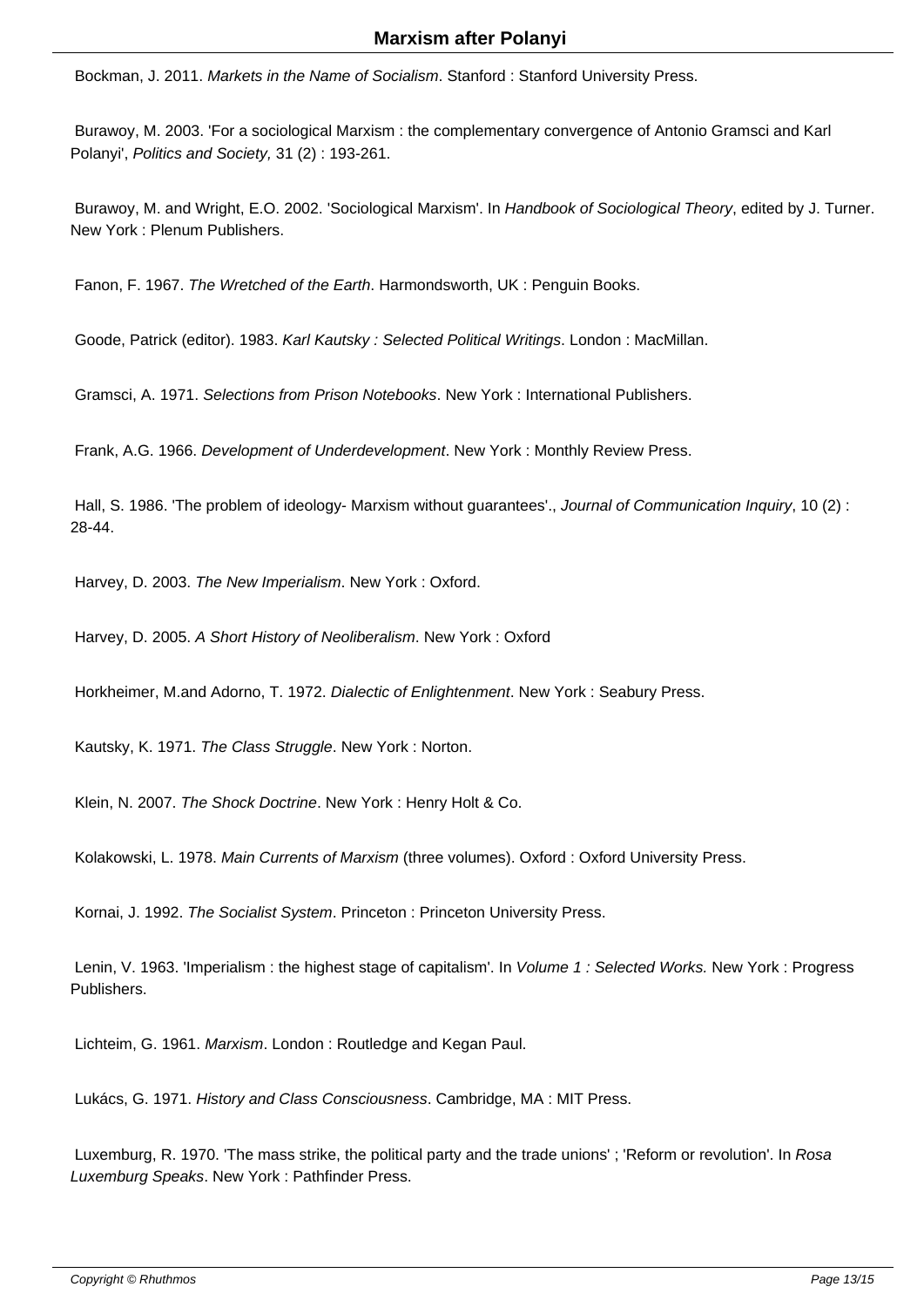Marcuse, H. 1955. Eros and Civilization. Boston : Beacon Press.

Marcuse, H. 1958. Soviet Marxism. New York : Columbia University Press.

. 1964. One Dimensional Man. Boston : Beacon Press.

Marx, K. 1967. Capital (three volumes). New York : International Publishers.

Mandel, E. 1975. Late Capitalism. London : New Left Books.

Miliband, R. 1969. The State in Capitalist Society. New York : Basic Books.

Nove, A. 1983. The Economics of Feasible Socialism. London : Allen and Unwin.

Parsons, T. 1967. 'Some comments on the sociology of Karl Marx'. In T. Parsons, Sociological Theory and Modern Society. New York : Free Press.

 Polanyi, K. 1944. The Great Transformation : The Political and Economic Origins of Our Time. Boston : Beacon Press.

Poulantzas, N. 1973. Political Power and Social Classes. London : New Left Books.

 Simons, R. and Simons, J. 1969. Class and Colour in South Africa, 1850-1950. Harmondsworth, UK : Penguin Books.

Sweezy, P. 1946. The Theory of Capitalist Development. New York : D. Donson.

Thompson, E. P. 1963. The Making of the English Working Class. London : Victor Gollancz.

Williams, W.A. 1961. The Contours of American History. Cleveland : World Publishing Co.

Wolpe, H. 1972. 'Capitalism and cheap labor power in South Africa : from segregation to apartheid', *Economy and* Society 1 : 42-456.

Wright, E.O. 2010. Envisioning Real Utopias. London : Verso.

<span id="page-13-0"></span>[1] There have, of course, been other periodisations of Marxism, but most offer a story of collapse. Thus, Lichteim (1961) traces the birth and rise of Marxism and then the fall after the Russian Revolution. Writing in the aftermath of the European upsurge, Anderson (1976) focuses on the rise of a classical Marxism, followed by the retreat of Western Marxism into philosophy as it lost touch with its revolutionary mainspring. Kolakowski